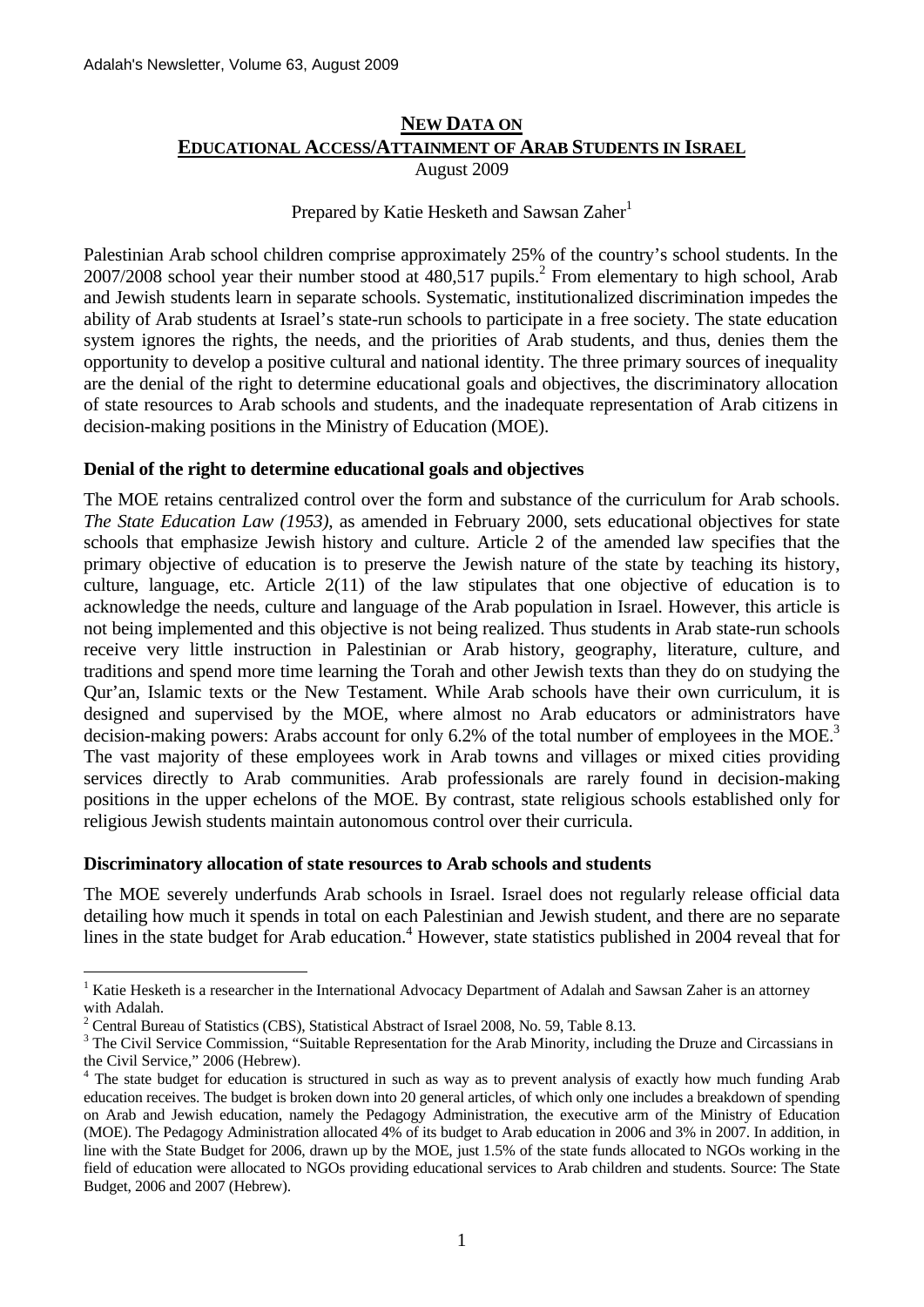the academic year 2000-2001 public investment in Arab schools equaled an average of NIS 534 per Arab student, compared to NIS 1,779 per Jewish student or three times more.<sup>5</sup> This under-funding is manifested in many areas, including the poor infrastructure and facilities characteristic of Arab schools. Furthermore, from primary to secondary school levels, classes are more crowded in Arab schools than in Jewish schools, with an average class size of 26 pupils per class in Jewish schools compared with 30 pupils in Arab schools.<sup>6</sup> In terms of long-term investment in the education, only four teacher training institutes operate in the Arab education system, compared to 55 in the Hebrew education system.<sup>7</sup> One of the results of this under-investment is that Arab students training to become teachers account for only 10% of the total. $8$ 

# **Early childhood education**

Educational disadvantage for Arab children in Israel begins from the earliest stages of the educational process. While *The Compulsory Education Law (1949)*, as amended in 1984, lowered the age of compulsory education from five to three years old, today, state funding for kindergarten education for three and four-year-old Arab children is minimal. Few state-funded preschools operate in Arab towns or villages in Israel, as compared with Jewish communities. As a result, in 2006/7 about 32% of Arab 2-5 year-olds were *not* enrolled in kindergartens, compared to just 15.6% of Jewish children of the same age group.<sup>9</sup>

### **Primary and Secondary School Education**

Due to the state's underfunding of Arab schools, Jewish children excel in school to a greater degree than Arab children from early on in their education. Thus by grade 5, at the end of primary school education, Jewish children gain an average score of around 79% in the Hebrew examination, whereas Arab children scored on average  $61\%$  in the examination of Arabic, their native tongue.<sup>10</sup>

Arab citizens consistently attend school for fewer years than Jewish children, and in recent years the gap between the two groups has not closed: from 2003 to 2006, Arab children aged 15 and over received an average of 11.1 years of schooling. During the same period, Jewish children received an average of 12.7 years of schooling, i.e. *over one and a half additional years*. 11 Consequently there is a higher rate of dropping-out rates among Arab citizens of Israel: the national average rate at which pupils dropped out of the education system in 2006-2008 was 7.2% among Arab pupils in grades 9-12, almost double the figure among Jews (3.7%); a similar pattern of dropping-out applies at grades 9-11: 8.7% among Arab compared to 4.4% among Jewish pupils.<sup>12</sup> The drop-out rate is particularly alarming among the Arab Bedouin in the Naqab, at a rate as high as  $70\%$  overall.<sup>13</sup>

<sup>&</sup>lt;u>.</u> <sup>5</sup> Central Bureau of Statistics (CBS), "New Survey – Investment in Education 2000/1," 3 August 2004 (Hebrew).

<sup>6</sup> CBS, Statistical Abstract of Israel 2008, No. 59, Table 8.9.

<sup>7</sup> CBS, Statistical Abstract of Israel 2008, No. 59, Table 8.44.

<sup>&</sup>lt;sup>8</sup> The proposed state budget for education, 2008.

<sup>9</sup> CBS, Statistical Abstract of Israel 2008, No. 59, Table 8.6.

 $10$  The website of the Ministry of Education, press release dated 6 February 2008, "Good results in examinations in mathematics, English and science in Haifa" (Hebrew). According to the press release, Jewish children in the Haifa District scored an average of 79% in Hebrew language examinations, a score quoted as being similar to the national average, while Arab children in the Haifa District scored an average of 62% in Arabic language examinations, quoted as slightly higher than the national score for Arab children of 61%.

<sup>&</sup>lt;sup>11</sup> CBS, Statistical Abstract of Israel 2008, No. 59, Table 8.3.

<sup>&</sup>lt;sup>12</sup> CBS. Statistical Abstract of Israel 2008, No. 59, Table 8.24.

<sup>&</sup>lt;sup>13</sup> Hannan el-Sana and Ajaj Asif, "The Arab Bedouin Population in the Naqab: Economics and employment," The Naqab Institute for Peace and Development Strategies, 2007.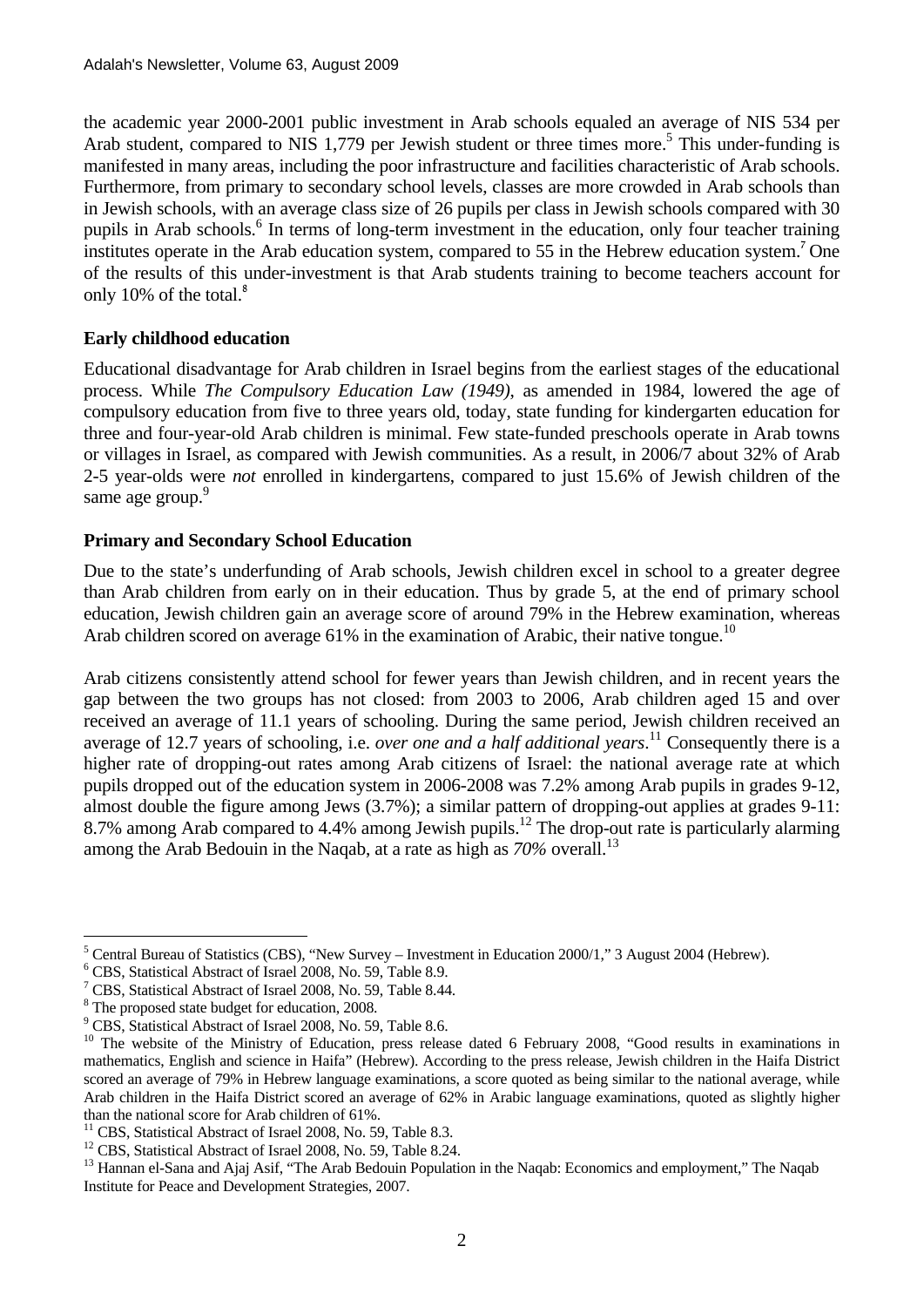#### **Case Study: First high school in the "unrecognized" Bedouin villages in the Naqab**

No high schools currently exist in any of the Arab Bedouin unrecognized villages in the Naqab. The region of Abu-Tulul – El-Shihabi is home to approximately 12,000 Arab Bedouin citizens, and contains seven unrecognized villages. Around 750 female and male students are of high school age; however, only approximately 170 attend high school. The nearest high school is located 12-15 kilometers away; no public transport is provided for the students and many parents will not allow their daughters to travel unaccompanied outside the vicinity of this area. The remainder – around 77% of the total – drop out of the system permanently as a direct consequence of the lack of a local high school. In 2005, Adalah filed a petition to the Supreme Court of Israel on behalf of 35 Arab Bedouin girls and six local NGOs to demand that an accessible high school be built in Abu-Tulul – El-Shihabi.<sup>14</sup> In January 2007, the Supreme Court approved a settlement between the MOE and Adalah, according to which the MOE would establish a high school in Abu-Tulul – El-Shihabi, the first in any unrecognized village, and begin to operate it from 1 September 2009. Despite this agreement, however, as of June 2009, the MOE has yet to begin work on the school.

#### **Higher Education**

1

Arab students are dramatically under-represented in Israel's institutes of higher education: in 2006/7, 9.1% of Jews in Israel aged 20-29 were students at universities, compared to 3.8% of Arabs.15 A major obstacle to the admission of Arab students into universities is their relatively poor performance on matriculation exams (the *Baghrut*). Furthermore, the gap between Arab and Jewish students widens further when it comes to meeting the requirements for entering university, as the following table illustrates.

|                                         | Jewish | Arab  |
|-----------------------------------------|--------|-------|
| Entitled to a matriculation certificate | 54.9%  | 46 3% |
| Met university entrance requirements    | 18 3%  | 34.4% |

| Pupils in Grade 12 with Matriculation Certificates who Met |  |
|------------------------------------------------------------|--|
| University Entrance Requirements in $2006^{16}$            |  |

In fact, Arab students account for just 11.2% of all first degree students. This proportion has an inverse relationship to educational level: At the level of second degree, Arabs account for 6.1% of all students, and by third degree level, the percentage of Arab students falls to an average of 3.5% of all students.<sup>17</sup> The following table shows the falling percentages of Arab students at first, second and third degree level in four key subjects.

<sup>&</sup>lt;sup>14</sup> H.C. 2848/05, *Fatimah Abu Sabila (Ali) et al., v. The Ministry of Education, et al.* (decision issued 23 January 2007).<br><sup>15</sup> CBS. Statistical Abstract of Israel 2008, No. 59, Table 8.47.

<sup>&</sup>lt;sup>16</sup> CBS, Statistical Abstract of Israel 2008, No. 59, Table 8.25.

<sup>&</sup>lt;sup>17</sup> CBS, Statistical Abstract of Israel 2008, No. 59, Table 8.52.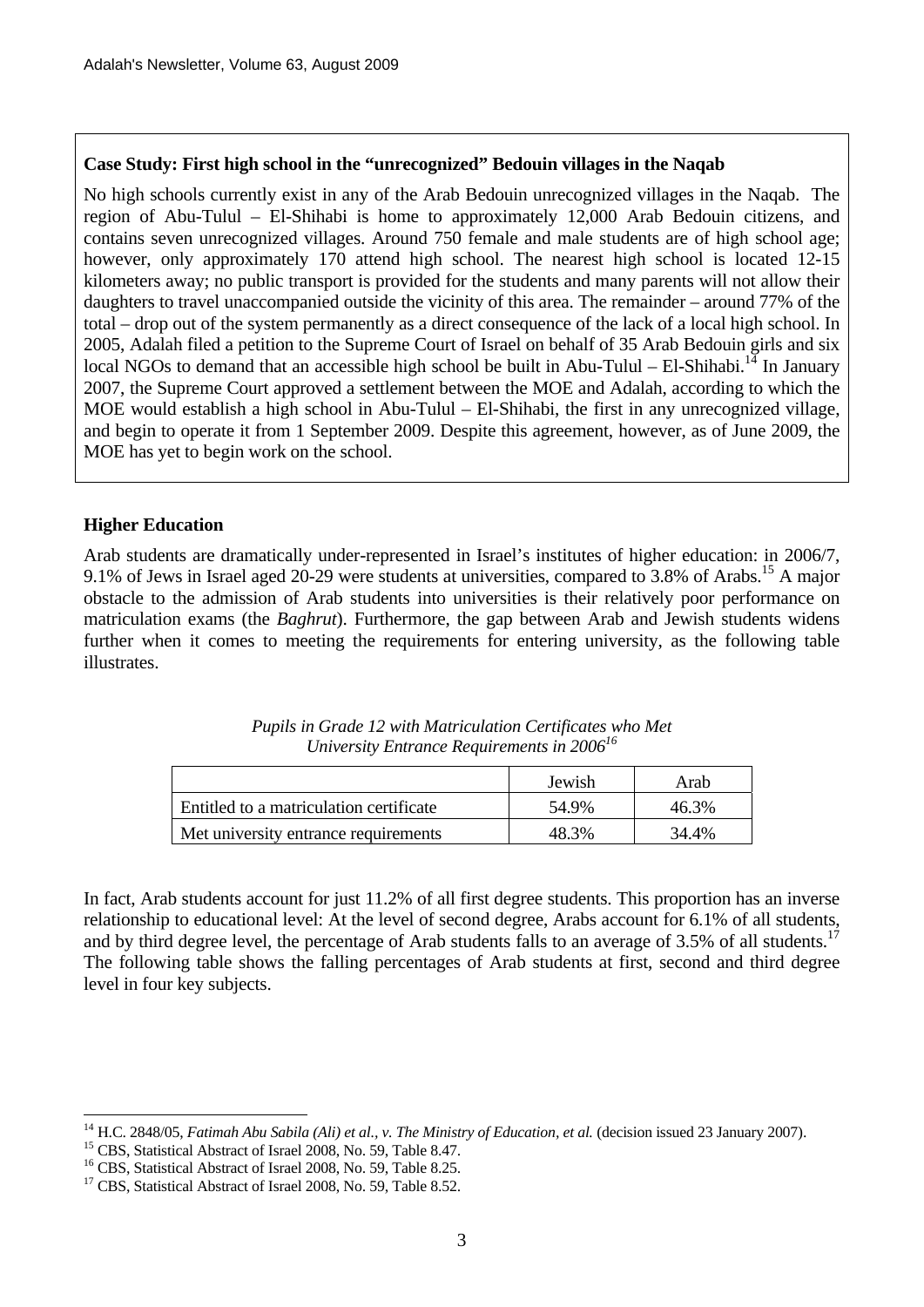| Degree              |       | Engineering and<br>architecture | Sciences and<br>mathematics |       | Medicine |       | Law   |       |
|---------------------|-------|---------------------------------|-----------------------------|-------|----------|-------|-------|-------|
| Population<br>group | Jews  | Arabs                           | Jews                        | Arabs | Jews     | Arabs | Jews  | Arabs |
| First degree        | 90.0% | $6.0\%$                         | 85.3%                       | 9.5%  | 79.3%    | 19.7% | 92.4% | 6.7%  |
| Second degree       | 91.6% | 3.1%                            | 92.9%                       | 3.3%  | 86.6%    | 12.3% | 94.8% | 4.7%  |
| Third degree        | 91.7% | 2.5%                            | 95.1%                       | 2.1%  | 93.1%    | 4.1%  | 96.9% | 3.1%  |

*University Students by Degree, Field of Study, and Population Group18*

# **Arab citizens of Israel in academia**

Arab academics are sorely represented in the faculties of Israel's institutions of higher education, and are consequently marginalized in the production of knowledge in society. Arab academics in general are under-represented in Israel's colleges and universities: in 2007, Arabs, men and women, accounted for as few as 1.2% of all academics employed by Israeli universities and colleges in tenure track positions, and received on average salaries worth 50% less than their Jewish counterparts.<sup>19</sup>

# **Illiteracy rates**

The average rate of illiteracy in Israel, at 4.6%, is considered relatively low.<sup>20</sup> In the UN's Human Development Report  $2007/2008$ <sup>21</sup>, Israel was ranked  $23<sup>rd</sup>$  among 177 countries in which the level of literacy was measured. However, a closer analysis of illiteracy in Israel according to gender and ethnicity indicates that certain population groups have higher percentages of illiteracy than the national average. The group with a particularly high level of illiteracy is Arab women. In 2008, 13.4% of Arab women were considered illiterate, compared to 3.4% of Jewish women, 5.5% of Arab men and only 1.9% of Jewish men. $^{22}$ 

# **Measures to raise educational standards**

The MOE's policies actually act to entrench the gaps between Palestinian and Jewish school children, as special programs to assist academically weak children or enrich the gifted are disproportionately awarded to Jewish schools. For example, the government has provided towns and villages classified as National Priority Area "A" with a host of lucrative educational benefits over many years. However, only *four* small Arab villages of a total of 535 communities were originally selected to receive these benefits, despite the disparities in educational attainment levels and the quality of facilities between Jewish and Arab schools. Thus, for example, Migdal HaEmek and Natserat Illit – two Jewish towns in the north of Israel – received National Priority Area "A" educational benefits, while eleven neighboring Arab towns and villages are excluded.<sup>23</sup>

<sup>&</sup>lt;u>.</u>  $18$  Ibid.

<sup>&</sup>lt;sup>19</sup> Adel Manna, *Kitab al-Mustaqbali al Arabi fe Israel*, 2<sup>nd</sup> Annual Book of Van Leer, 2007 (Arabic).<br><sup>20</sup> CBS, Statistical Abstract of Israel 2004, No. 55, Table 8.3.

<sup>&</sup>lt;sup>21</sup> UNDP, *Human Development Report 2007/2008, Fighting Climate Change: Human solidarity in a divided world.* 

Available at: http://hdr.undp.org/en/reports/global/hdr2007-2008/.<br><sup>22</sup> CBS, Statistical Abstract of Israel 2008, No. 59, Table 8.3. Illiteracy among Arabs is concentrated in the 45+ age range. The definition of an illiterate person employed in these calculations is a person who has completed 0-4 years of schooling.<br><sup>23</sup> See H.C. 2773/98 and H.C. 11163/03, *The High Follow-up Committee for the Arab Citizens in Is* 

*Minister of Israel* (decision delivered on 27 February 2006). As stated above, the government's division of the country into National Priority Areas was found to constitute illegal discrimination against Arab citizens of Israel by the Supreme Court in February 2006. However, thus far the state has yet to implement the court's ruling to cancel the government's decision and